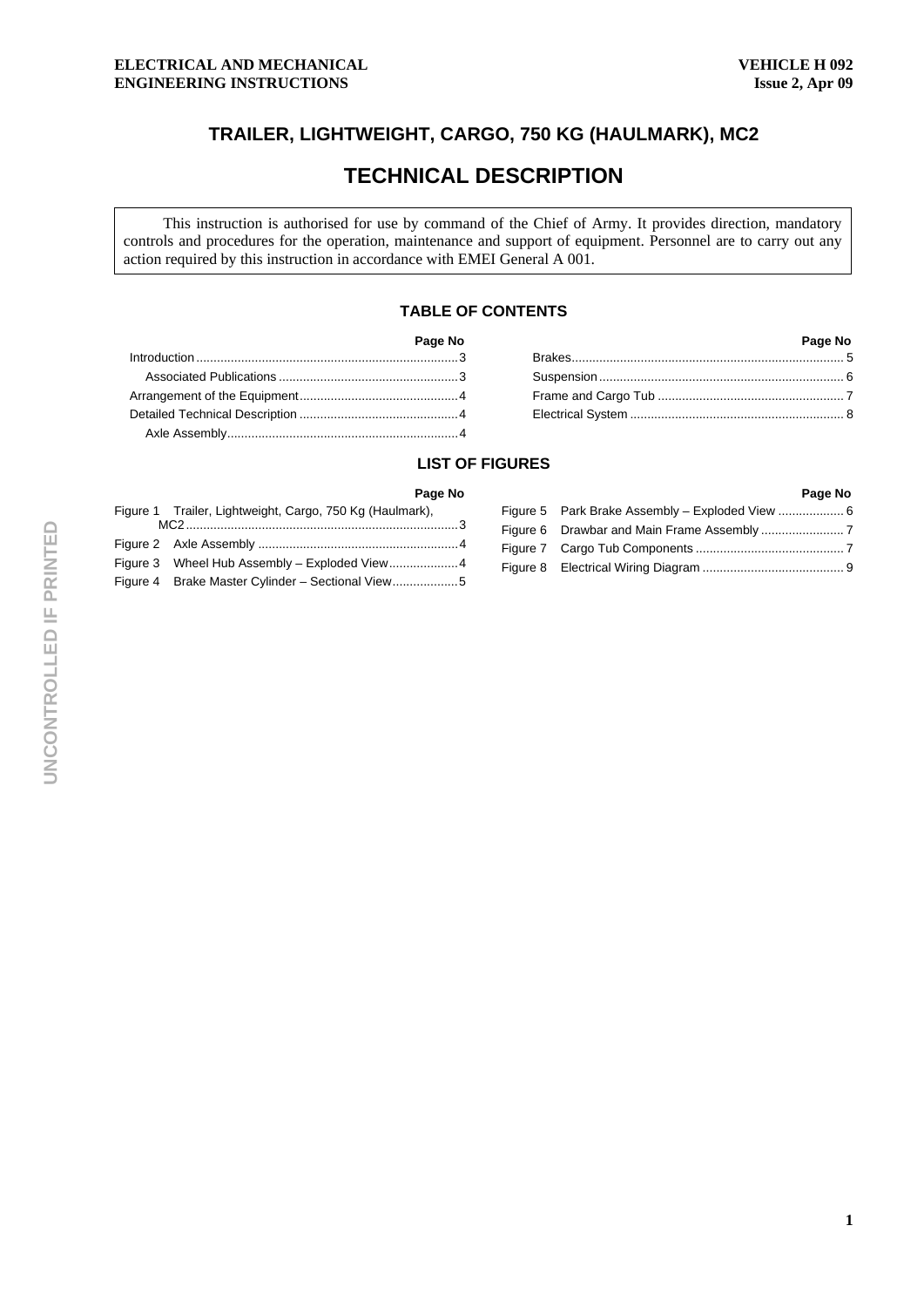# **Blank Page**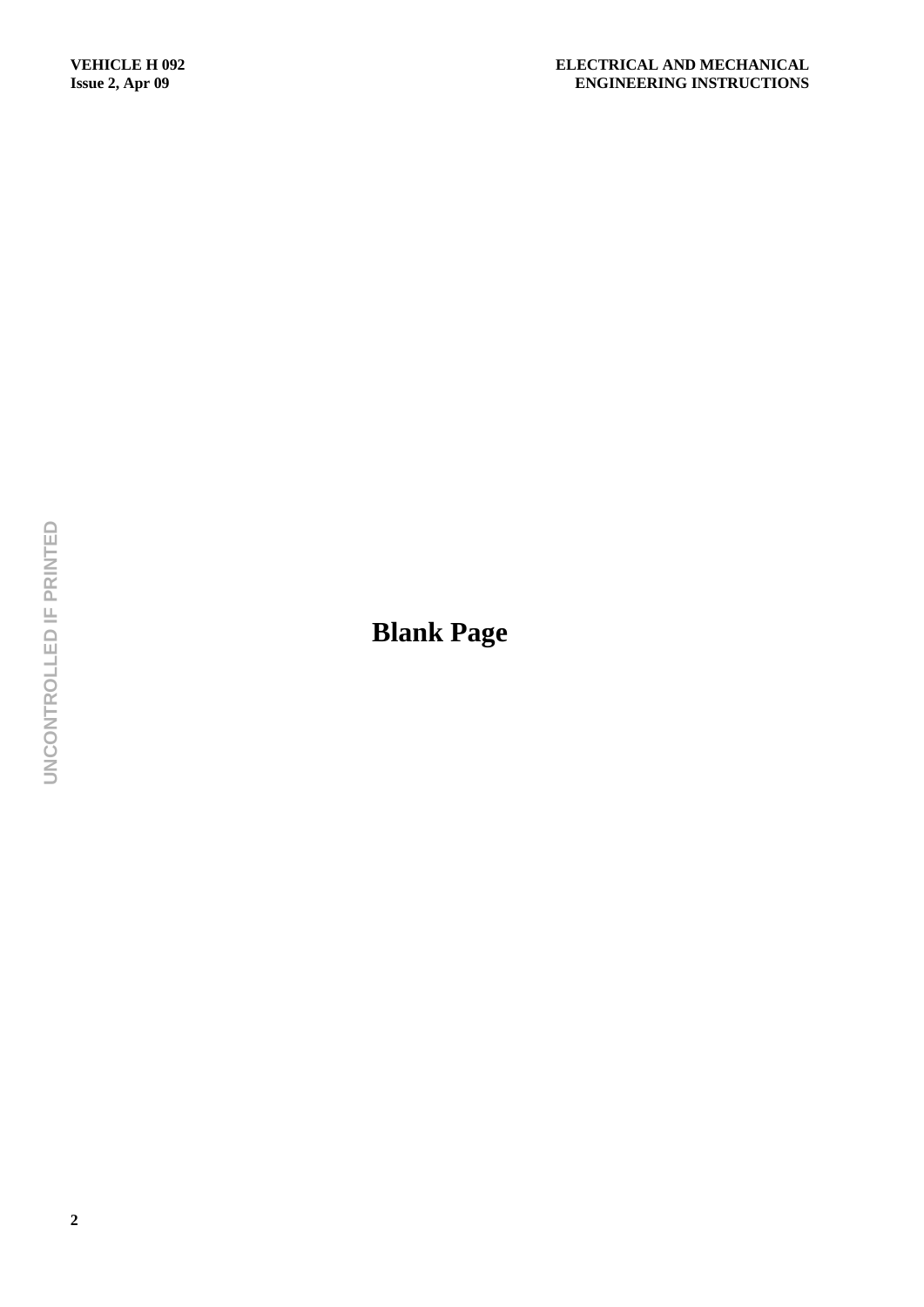### **INTRODUCTION**

**1.** This EMEI contains the technical description of the Trailer, Lightweight, Cargo, 750 kg (Haulmark), MC2 illustrated in Figure 1.



**Figure 1 Trailer, Lightweight, Cargo, 750 Kg (Haulmark), MC2** 

#### **Associated Publications**

- **2.** Reference may be necessary to the latest issue of the following publications:
	- **a. EMEI** Vehicle H 090 Data Summary;
	- **b.** EMEI Vehicle H 093 Light Grade Repair;
	- **c. EMEI** Vehicle H 099 Servicing Instruction;
	- **d.** Complete Equipment Schedule SCES 012314/1;
	- **e.** Repair Parts Scale 02254; and
	- **f.** User Handbook NSN 7610-66-152-1370.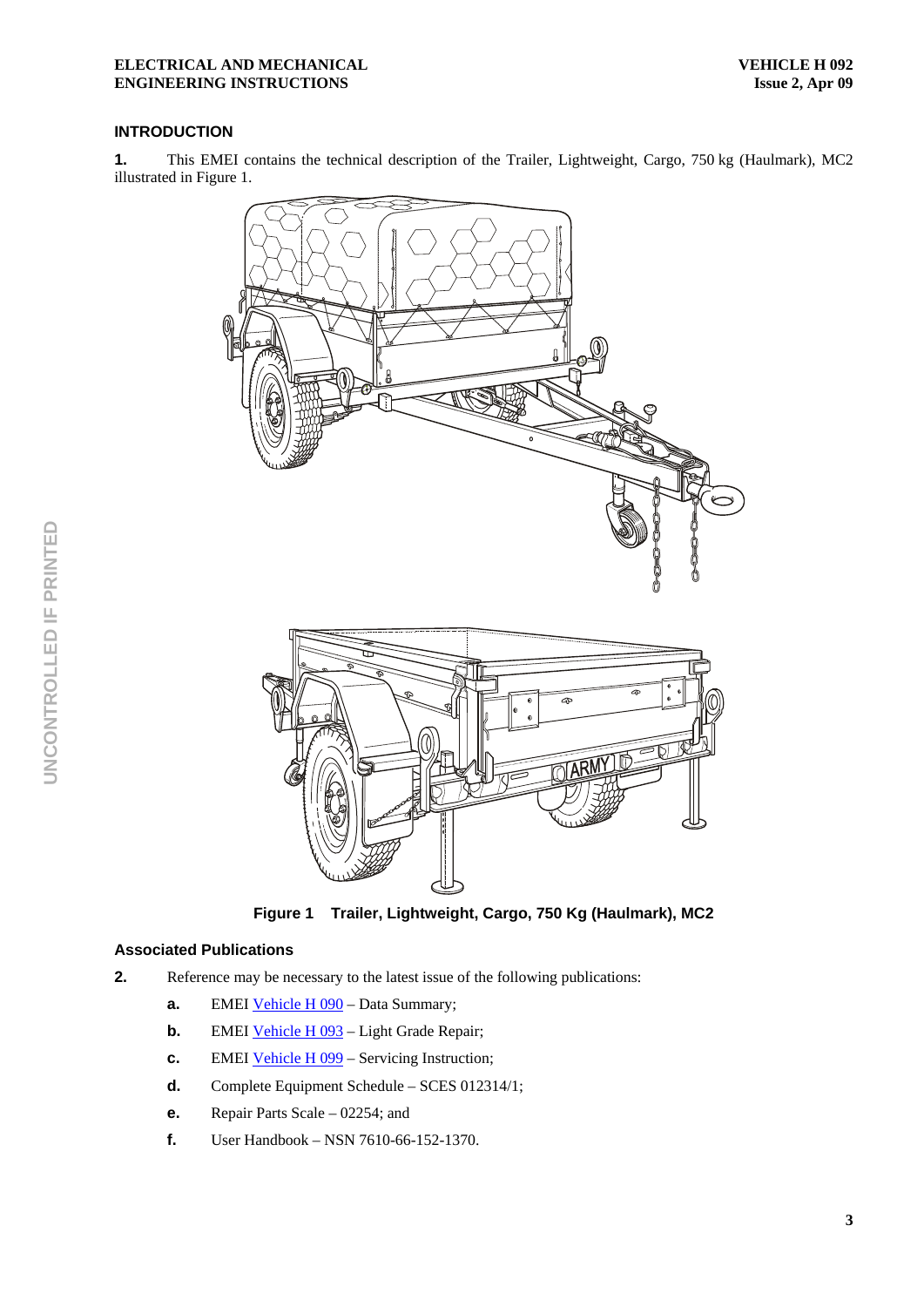#### **ARRANGEMENT OF THE EQUIPMENT**

**3.** The Trailer, Lightweight, Cargo, 750 kg (Haulmark), MC2 is a single axle trailer designed for towing behind the Truck, Light and Lightweight, MC2, (Land Rover) fleet of vehicles. It may also be towed by other vehicles with compatible towing equipment that have met the requirements of technical regulation.

**4.** The trailer is of all steel construction with an aluminium sheet floor and guards. It is designed to carry up to 750 kg of general cargo. The trailer can be fitted with a canopy arrangement to protect the equipment being transported.

#### **DETAILED TECHNICAL DESCRIPTION**

#### **Axle Assembly**

**5.** Axle. The axle fitted to this trailer (Figure 2) is a tubular steel beam assembly manufactured by Engineered Transport Equipment. It is fitted with stub axles, bump stop seats and spring seats.



**Figure 2 Axle Assembly** 

**6.** Wheel Hubs. The axle is fitted with 8-inch flange type wheel hubs (Figure 3) carried by tapered roller bearings. Each hub assembly is fitted with a disc brake and a parking brake assembly.



**Figure 3 Wheel Hub Assembly – Exploded View**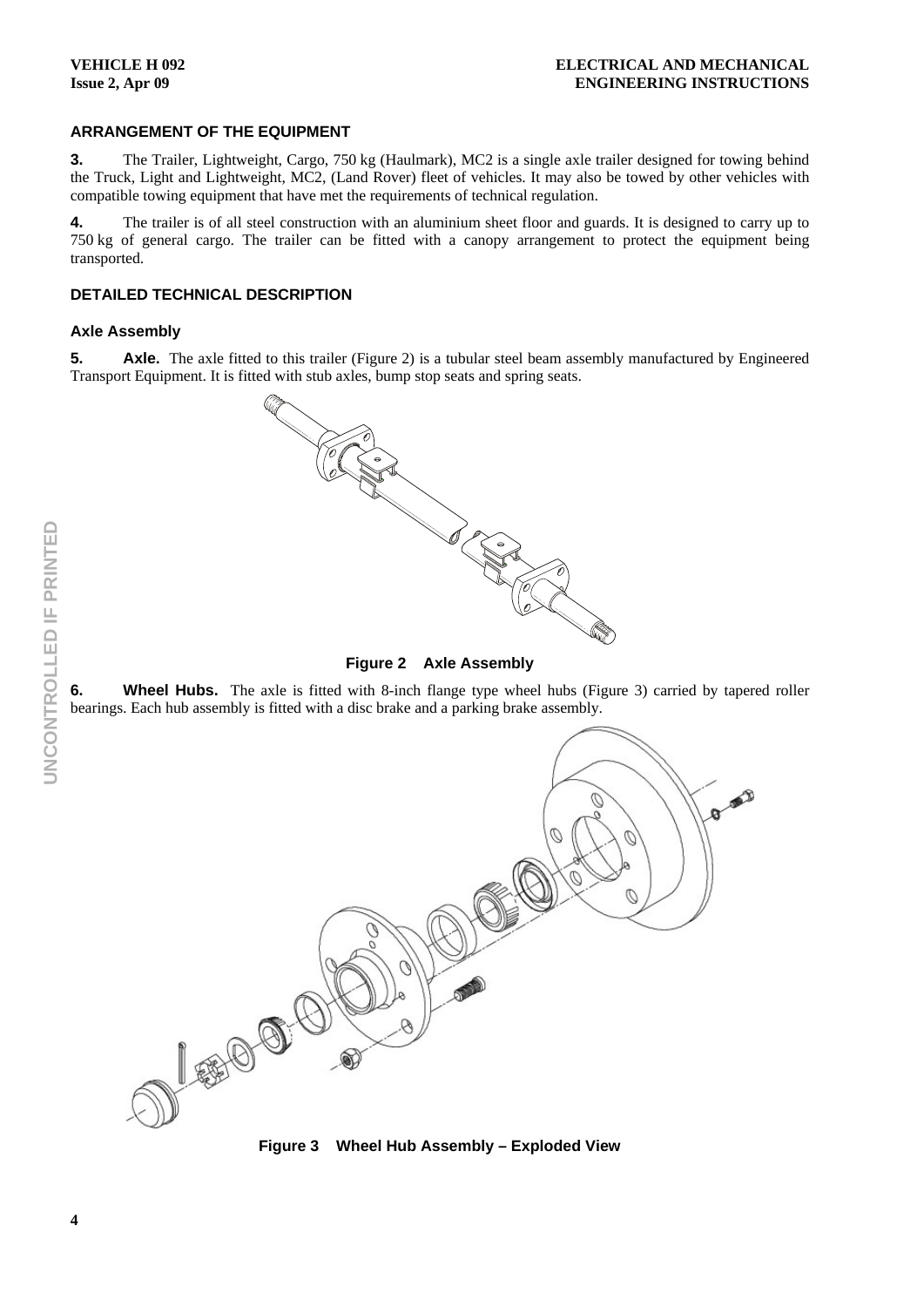#### **Brakes**

**7.** General. The foundation brakes consist of a 299 mm by 10.5 mm disc and a hydraulically operated calliper assembly fitted to each wheel. Brake application is achieved by a mechanical override system as the tow coupling shaft acts on the master cylinder. The brakes will only apply when the master cylinder electric solenoid is energised by the towing vehicle's brake light circuit.

**8.** The parking brakes consist of an adjustable, internal, expanding, single shoe and drum type brake activated by an over centre type lever situated centrally on the front crossmember.

**9.** Master Cylinder. The master cylinder is a Cebco model C500 (Figure 4). The master cylinder is fitted with an electric solenoid that locks the master cylinder out unless the towing vehicle's brake lights are activated. This lockout is incorporated to prevent undesirable brake applications.



**Figure 4 Brake Master Cylinder – Sectional View** 

**10.** When the brakes are applied, brake fluid from the hydraulic override unit, fitted at the tow coupling, is forced into the brake circuit which causes the pistons to expand out from the callipers, pushing the pads toward each other and effectively clamping the brake discs between the pads. This action slows or stops (depending on the amount of brake application) the rotation of the brake discs, effectively slowing or stopping the trailer.

**11.** With the brakes in the released position, the return spring holds the brake piston against its stop in the rest position. At the rest position, the front piston flange tilts the override cylinder compensating valve stem in the override cylinder, opening the valve, and, in conjunction with an equalising valve, allows the pressure in the cylinder bore to be equalised. At the same time the override unit solenoid plunger closes the brake fluid outlet to the callipers preventing an inadvertent build up of pressure at the brake callipers.

**12.** When the brakes are applied and the towing vehicle slows, the rearward movement of the towing eye shaft causes the brake piston to move rearward, against spring tension. This movement of the piston frees the compensating valve stem, allowing the valve to close and brake fluid to flow under pressure to the outlet. Simultaneously, the override unit solenoid is energised and opens the brake circuit allowing the build up of pressure at the callipers and the application of the trailer service brakes.

**13.** When the towing vehicle brakes are released, both the brake fluid pressure and the return spring pressure returns the piston to the released position, opening the compensating port and allowing fluid to vent into the fluid reservoir and pressure at the brake callipers to drop, thus releasing the trailer service brakes. The override solenoid closes the port to the callipers to prevent inadvertent application of the brakes.

**14.** The calibrated equalising port permits fluid to be present in the front shaft cavity, where it acts on the rear flange face of the piston shaft. The fluid provides a cushioning effect on the piston shaft as it returns to the rest position and eliminates 'hunting' or 'snatching' of the brakes.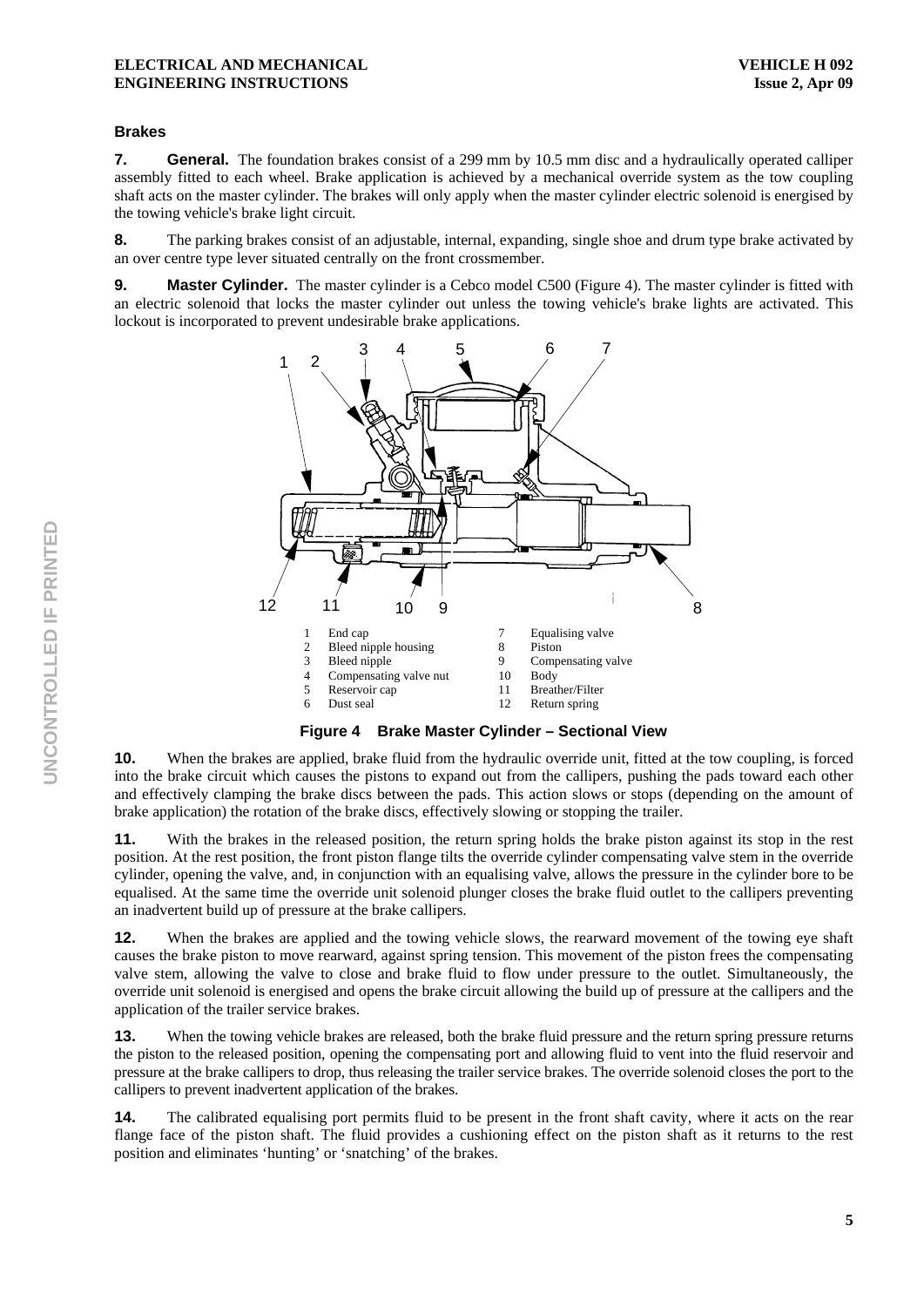**15. Park Brake Assemblies.** The park brake assemblies (Figure 5), located at each wheel hub, are a 190 mm internal expanding single shoe and drum type. A brake shoe consists of a circular one-piece spring steel channel section with four strips of brake lining material, bonded at equidistant points around the outside of its circumference. Each shoe is held in position on the backing plate by a bracket at the bottom, and slots into the expander assembly at the top. The brake shoe backing plates are bolted to the axle flanges and the brake drums are incorporated with the service brake disc.



**Figure 5 Park Brake Assembly – Exploded View** 

**16.** The park brake is mechanically operated by means of an over-centre lever, located at the trailer's front crossmember. The lever is connected to the draw link on each brake shoe expander assembly via two wire cables in outer protective casings.

**17.** When the park brake lever is applied, it pulls the inner cables of the cable assemblies, which pulls the draw links outward from the brake backing plates. As the draw link moves outwards, a rod at the end of the draw link causes the expander unit plungers to move outwards, thereby expanding the brake shoe until it contacts the drum.

**18.** When the park brake lever is released, the tension in the cables is relaxed and the draw link is free to move inwards towards the backing plate. The natural spring in the brake shoe permits it to return itself to the rest position, forcing the expander unit plungers and operating rod in, thus releasing the brake shoe from the drum.

#### **Suspension**

**19. Springs.** The springs fitted to the trailer are eight leaf, semi elliptic, hanging shackle type. They are fixed to the axle assembly by steel U-bolts. Each spring is free to move at one end and is connected to the frame hangers via a fixed shackle at the front and a swinging shackle at the rear. They are cushioned by polyurethane bushes at the shackle bolts. Lubrication points are provided at each shackle bolt position.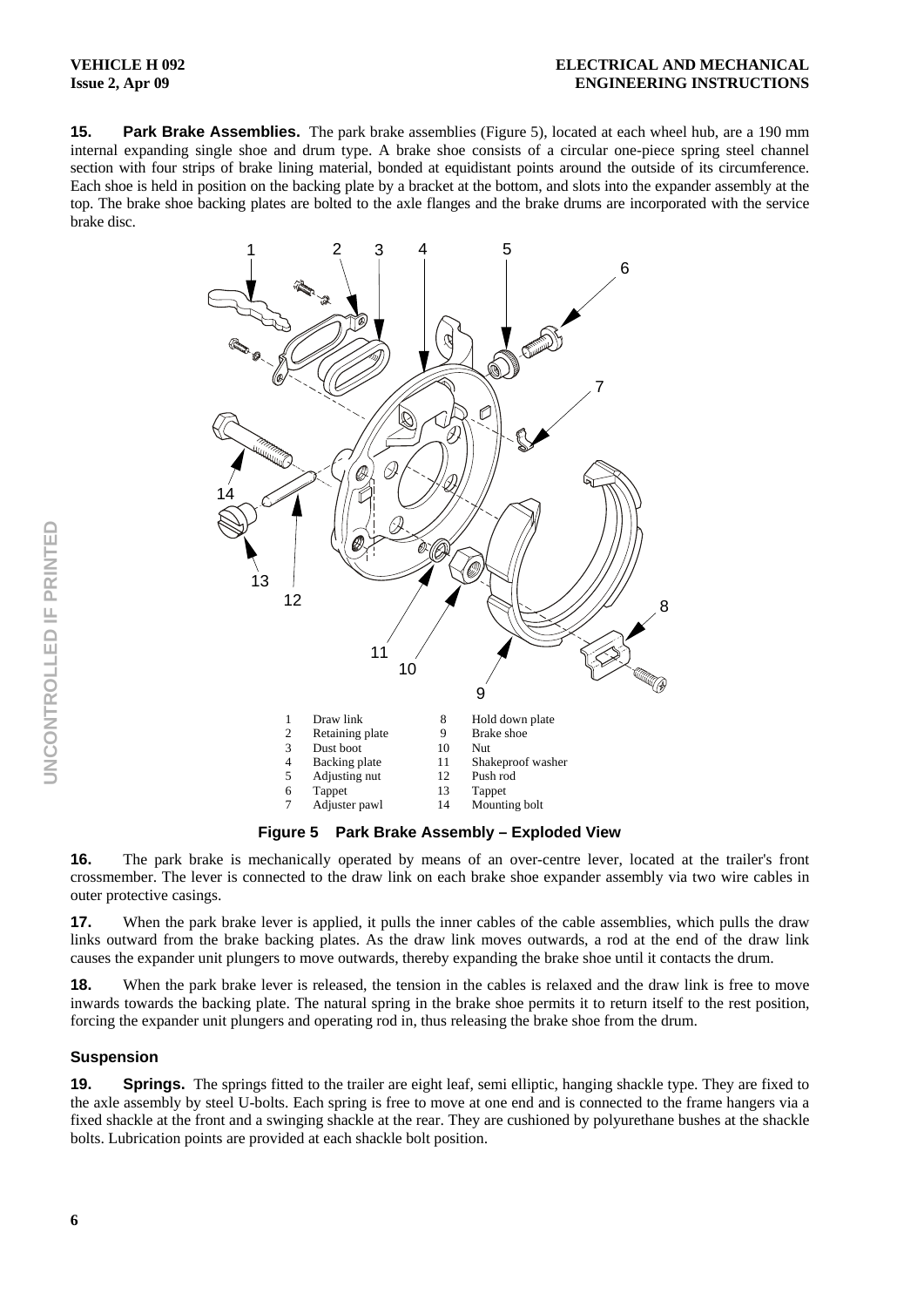**20. Bump Stop.** The suspension bump stops are bolted to the underside of the chassis rails above the axle. They are responsible for absorbing shock loads when the trailer suspension bottoms out on instances of maximum vertical lift.

#### **Frame and Cargo Tub**

**21.** The trailer consists of a prefabricated steel frame and drawbar assembly and a cargo tub.

**22. Drawbar and Main Frame.** The drawbar and main frame runners (Figure 6) are prefabricated using zinc plated 4 mm steel channel sections. Frame crossmembers are constructed of RHS sections.



**Figure 6 Drawbar and Main Frame Assembly** 

**23.** Two safety chains are welded to the front of the drawbar, adjacent to the tow coupling, to provide a connection to the towing vehicle. These chains are designed to be crossed when attached to the towing vehicle.

**24. Cargo Tub.** The trailer's cargo tub (Figure 7) is made of a 2.5 mm thick aluminium sheet floor and 1.2 mm pressed zinc annealed steel front and side panels. Six cargo lashing points are located on either side of the tray floor. The trailer is fitted with a drop-down, 1.2 mm pressed zinc annealed steel tailgate to facilitate loading. The tailgate can also be removed if required.



**Figure 7 Cargo Tub Components** 

**25. Towing Lunette.** The tow lunette assembly is located at the front of the drawbar. The tow lunette steel forging has a centre ring of 76.2 mm diameter and an outside diameter of approximately 160 mm.

**26.** The tow lunette assembly is designed to move when the towing vehicle brakes are applied, so that the back of the tow ring shaft will contact the brake master cylinder piston, to engage the trailer braking system.

**27.** Two lubrication points are fitted to the coupling body to provide the ability to lubricate the lunette shaft.

**28. Tow Coupling.** A fold away tow coupling is fitted to the rear of the trailer to allow another unladen trailer to be coupled for manoeuvring within a transport yard only. The coupling is not designed for use on public roads. When not in use, the coupling is stowed under the trailer's rear crossmember.

**29.** Support Stands. Adjustable support stands are located at each rear corner of the trailer. These are lowered to the ground when the trailer is parked, to stabilise the trailer.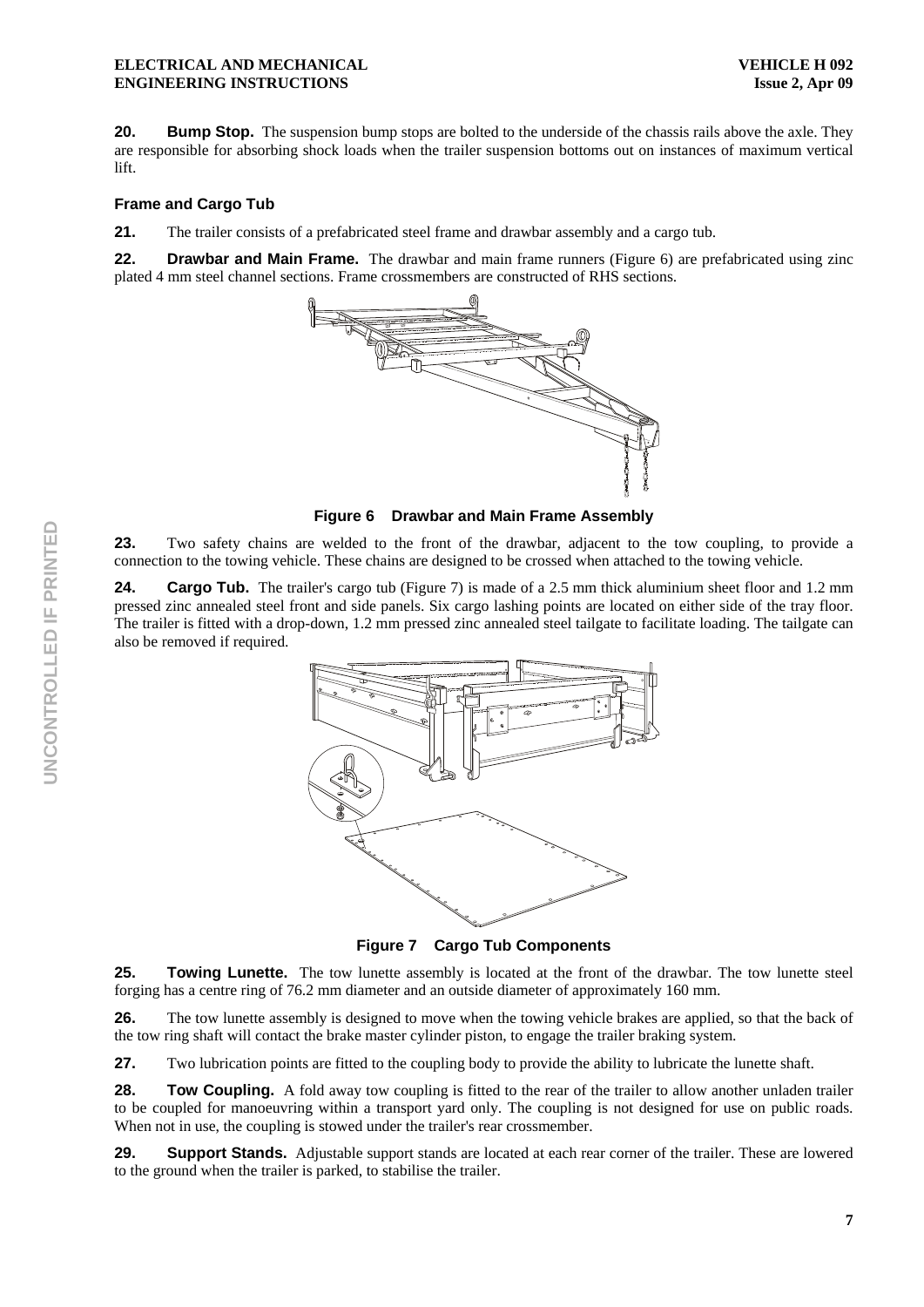**30. Jockey Wheel.** The jockey wheel is located immediately behind the brake master cylinder on the front lefthand side of the drawbar. The height of the wheel can be adjusted by turning the handle on the top of the unit.

**31.** Canopy and Bows. The three canopy bows are fitted by slotting them into pockets in the face of the side panels. The canopy is fitted over the bows and lashed to the lashing hooks located on all side panels. When not in use, the canopy bows are stored in two pockets located on the front cross-member and secured with a pin and strap.

#### **Electrical System**

**32.** The electrical system (Figure 8) is a 12 to 24-volt dc electrical system coupled to the towing vehicle's socket by a 12-pin NATO plug. All lighting connected to the electrical system is compatible with both 12-volt and 24-volt towing vehicles. The brake master cylinder has a solenoid fitted to lock out the trailer brakes unless the towing vehicle brake lights are activated.

**33.** Two diodes are fitted in the trailer's forward junction box. These diodes are fitted to allow the brake override solenoid to be energised by power from either the normal stop light circuit or the blackout stop light circuit, whichever system is active. At the same time, they prevent power from flowing between circuits. This prevents the normal lights being activated under blackout conditions and conversely, prevents blackout lighting being activated under normal conditions.

**34.** The lamps fitted to the trailer are sealed, multi-voltage modules containing light emitting diodes (LED). The stop/tail lamp assemblies and the indicator lamps consist of 36 LEDs each. Compliance with regulations fails if 10 or more LEDs do not illuminate in a module. The stop light compliance fails if two LEDs fail to illuminate in the top or bottom row with the brakes applied. The marker, side and number plate lamps must have all LEDs operating.

**35. Extendable Marker Lights.** Marker lights that are fitted to the trailer are able to be extended when the trailer is being towed by the 6×6 Land Rover variants due to increased tow vehicle width. The lights are extended and retracted by removing the twin locking pin mechanism, relocating the arm, then refitting the twin locking pin mechanism.